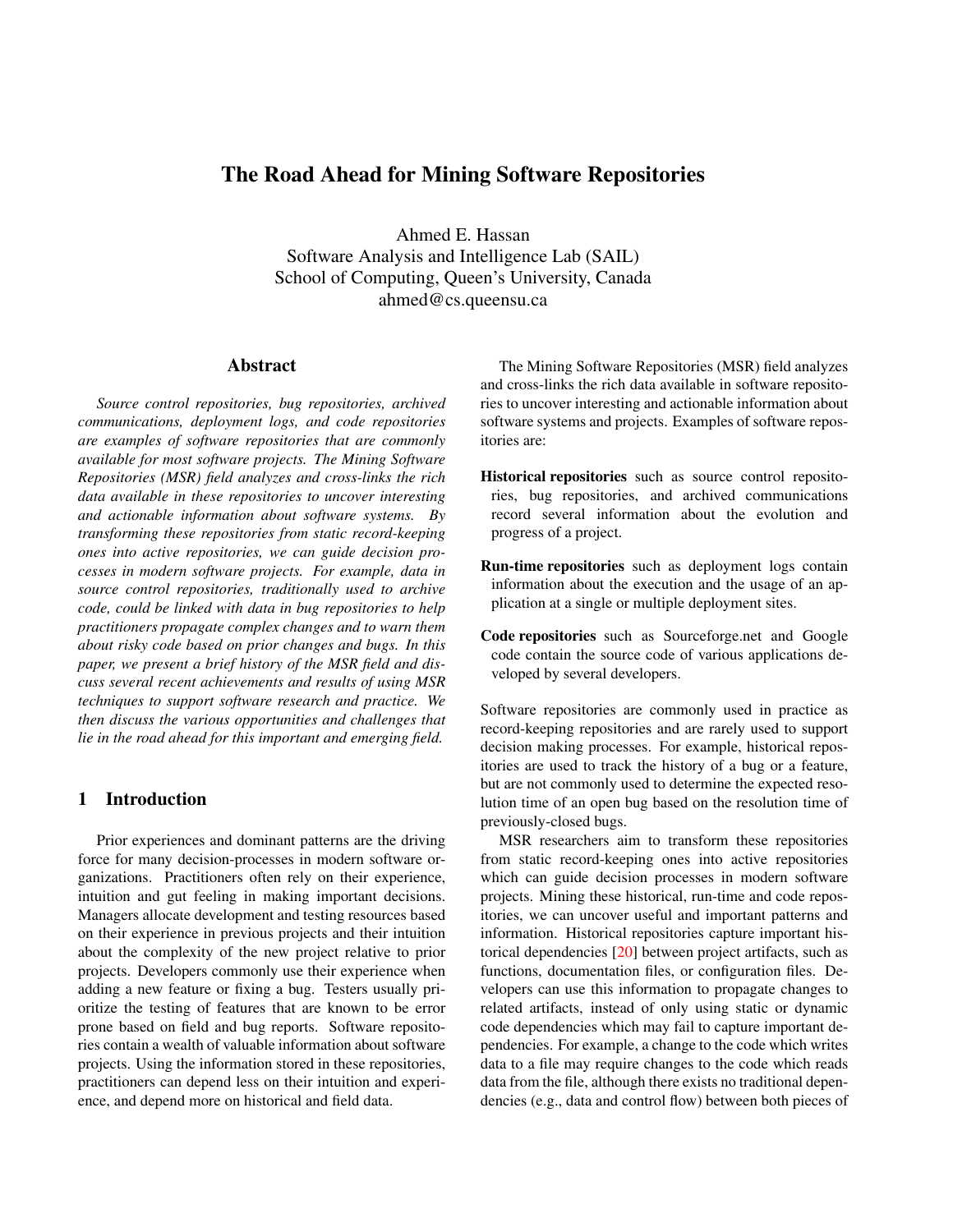code. As for run-time repositories, they could be used to pinpoint execution anomaly by identifying dominant execution or usage patterns across deployments, and flagging deviations from these patterns. Code repositories could be used to identify dominant and correct library usage patterns by mining the usage of a library across many projects.

The MSR field is rapidly taking a central and important role in supporting software development practice and software engineering research. In this paper, we present a brief history of the MSR field and discuss several recent achievements and results of using MSR techniques to support software research and practice. We then discuss the various opportunities and challenges that lie in the road ahead for this important and emerging field.

# 2 A Brief History of the Mining Software Repositories (MSR) Field

The Mining Software Repositories (MSR) field is maturing thanks to the rich, extensive, and readily available soft-ware repositories. Table [1](#page-2-0) lists several examples of software repositories which could be mined. Although these repositories are readily available for most large software projects, the data stored in these repositories has not been the focus of software engineering research until recently. This is owing primarily to the following two reasons:

- Limited Access to Repositories. Companies in many cases are not willing to give researchers access to such detailed information about their software systems. Another possible source for software repositories is academic projects and systems. Unfortunately, the repositories of such projects and systems are not as rich nor as interesting as the those of long-lived widely-deployed commercial software systems. The earliest research work in the MSR field were based on the repositories of commercial software systems and were done in cooperation with a few commercial organizations such as NASA [\[7\]](#page-8-1), AT&T [\[55,](#page-9-0) [14\]](#page-8-2), Nortel [\[30\]](#page-9-1), Nokia [\[20\]](#page-8-0), Avaya [\[50\]](#page-9-2), and Mitel [\[59\]](#page-9-3).
- Complexity of Data Extraction. Most repositories are not designed with automated bulk data-extraction and mining in mind, so they provide limited support for automated extraction. The complexity of automated data extraction hindered the adoption and integration of software repositories in other software engineering research. In many cases, software engineering researchers do not have the expertise required nor do they have the interest to extract data from software repositories. Extracting such data requires a great deal of effort and time from researchers, instead they are more interested in gaining convenient access to the extracted data in an easy to process format.

With the advent of open source systems, easy access to repositories of large software systems became a reality. Researchers now have access to rich repositories for large projects used by thousands of users and developed by hundreds of developers over extended periods of time. Early research in mining software repositories, e.g.[\[10\]](#page-8-3), made use of open source repositories, thanks to the wide spread and growth of open source projects.

In an effort to bring together the practitioners and researchers working in this important and emerging field, the first International Workshop on Mining Software Repositories (MSR) was held at the International Conference on Software Engineering (ICSE), the flagship conference for Software Engineering. After four successful years as ICSE's largest workshop, MSR became a Working Conference in 2008. As a Working Conference, MSR recognizes the maturity and breadth of the work in the MSR field, while still encouraging free-form open discussions about the MSR field. An MSR challenge is also held on a yearly basis so researchers can compare their techniques towards a common problem or project. The MSR field continues to attract a large amount of interest within software engineering. A 2005 issue of the IEEE Transactions on Software Engineering (TSE) on the MSR topic received over 15% of all the submissions to the TSE in 2004 [\[27\]](#page-8-4). And MSR-related publications in top research venues continue to grow in size and quality with many MSR-related papers winning awards in top venues.

# 3 An Overview of MSR Achievements

MSR research focuses primarily on two aspects:

- 1. The creation of techniques to automate and improve the extraction of information from repositories.
- 2. The discovery and validation of novel techniques and approaches to mine important information from these repositories.

The first line of work is essential to ease the adoption of MSR techniques by others, and the second line of work demonstrates the importance and value of information stored in software repositories and encourages others to adopt MSR techniques.In this section we present a few interesting research results along a number of dimensions to demonstrate the benefits of using MSR techniques in solving several challenging and important software engineering problems. For a more extensive review of the work in the MSR field, we encourage the reader to refer to the "Mining Software Engineering Data Bibliography" maintained by Tao Xie at <http://ase.csc.ncsu.edu/dmse/> at North Carolina State University, and a survey paper by Kagdi *et al.* [\[32\]](#page-9-4) on mining historical repositories.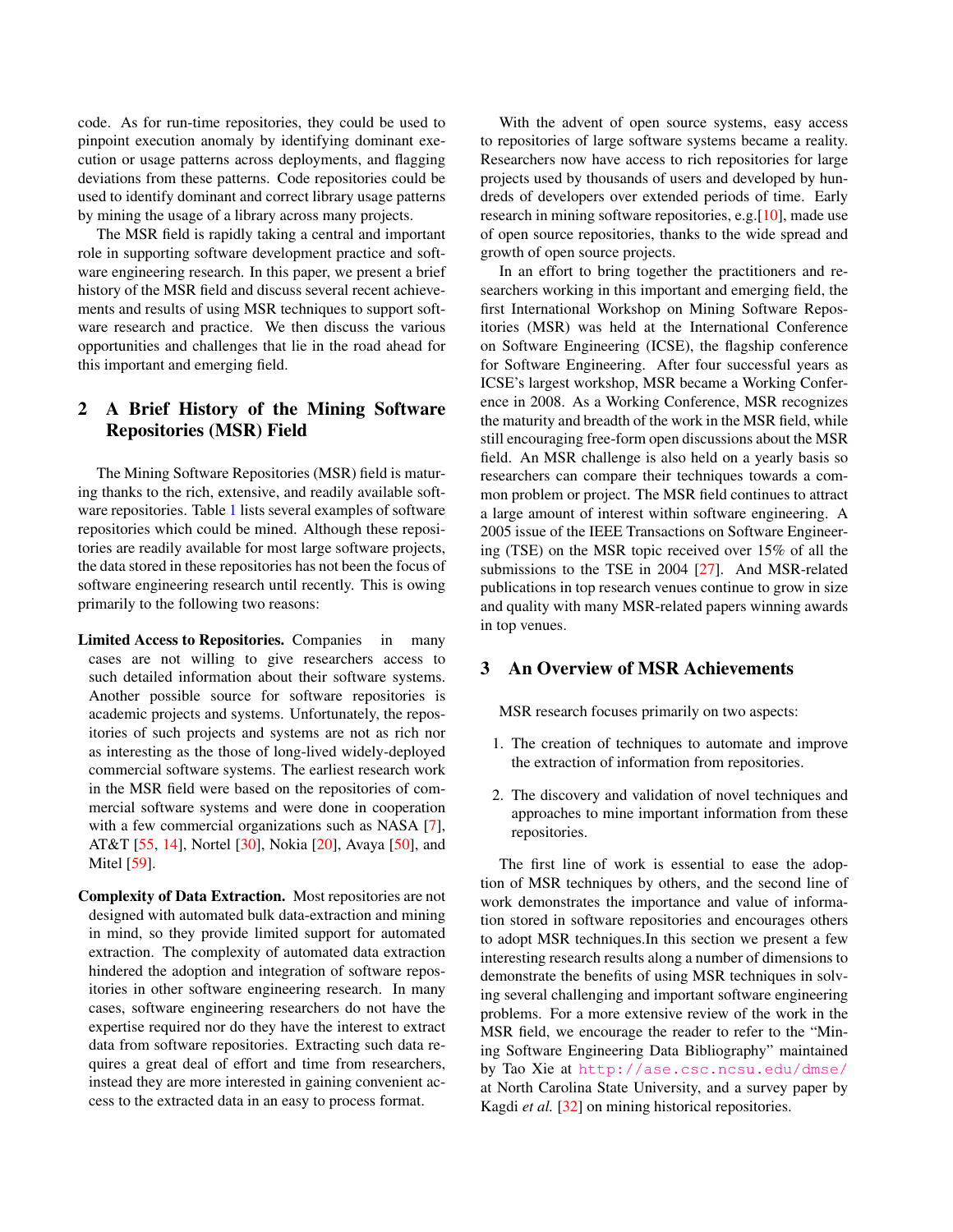| <b>Repository</b>      | <b>Description</b>                                                                                                   |
|------------------------|----------------------------------------------------------------------------------------------------------------------|
| Source control reposi- | These repositories record the development history of a project. They track all the changes to the source code        |
| tories                 | along with meta-data about each change, e.g., the name of the developer who performed the change, the time           |
|                        | the change was performed and a short message describing the change. Source control repositories are the              |
|                        | most commonly available and used repository in software projects. CVS, subversion, Perforce, ClearCase are           |
|                        | examples of source control repositories which are used in practice.                                                  |
| Bug repositories       | These repositories track the resolution history of bug reports or feature requests that are reported by users and    |
|                        | developers of large software projects. Bugzilla and Jira are examples of bug repositories.                           |
| Archived communica-    | These repositories track discussions about various aspects of a software project throughout its lifetime. Mailing    |
| tions                  | lists, emails, IRC chats, and instant messages are examples of archived communications about a project.              |
| Deployment logs        | These repositories record information about the execution of a single deployment of a software application           |
|                        | or different deployments of the same applications. For example, the deployment logs may record the error             |
|                        | messages reported by an application at various deployment sites. The availability of deployment logs continues       |
|                        | to increase at a rapid rate due to their use for remote issue resolution and due to recent legal acts. For instance, |
|                        | the Sarbanes-Oxley Act of 2002 [1] stipulates that the execution of telecommunication and financial applications     |
|                        | must be logged.                                                                                                      |
| Code repositories      | These repositories archive the source code for a large number of projects. Sourceforge net and Google code are       |
|                        | examples of large code repositories.                                                                                 |

<span id="page-2-0"></span>**Table 1. Examples of Software Repositories**

# 3.1 Understanding Software Systems

Understanding large software systems remains a challenge for most software organizations. Documentations for large systems rarely exist and if they exist they are often not up-to-date. Moreover system experts are usually too busy to help novice developers, or may no longer be part of an organization. Information stored in historical software repositories, such as mailing lists and bug repositories, represent a group memory for a project. Such information is very valuable for current members of a project.

Cubranic *et al.* propose a tool called Hipikat which silently indexes historical repositories, and displays ondemand relevant historical information within the development environment [\[12\]](#page-8-6). While working on a particular change, Hipikat can display pertinent artifacts such as old emails and bug reports, discussing the code being viewed in the code editor.

Dependency graphs and the source code documentation offer a static view of a system and fail to reveal details about the history of a system or the rationale for its current state or design. For example, traditional dependency graphs cannot give the rationale behind an *Optimizer* function unexpectedly depending on a *Parser* function in a compiler. Such rationale is stored in the group's memory which lives in the historical repositories for a project. Hassan and Holt propose mining source control repositories and attaching Historical Sticky Notes to each code dependency in a software system [\[26\]](#page-8-7). These notes record various properties concerning a dependency such as the time it was introduced, the name of the developer who introduced it, and the rationale for adding it. Using the historical sticky notes on the NetBSD system, a large open source operating system, many unexpected dependencies could be easily explained and rationalized.

# 3.2 Propagating Changes

Change propagation is the process of propagating code changes to other entities of a software system to ensure the consistency of assumptions in the system after changing an entity. For example, a change to an interface may require the change to propagate to all the components which use that interface. The propagation of this change would ensure that both the interface and entities using it have a consistent set of assumptions. Change propagation plays a central role in software development. However current practices for propagating software changes rely heavily on human communication, and the knowledge of experienced developers. Many hard to find bugs are introduced by developers who did not notice dependencies between entities, and failed to propagate changes correctly.

Instead of using traditional dependency graphs to propagate changes, we could make use of the historical cochanges. The intuition is that entities co-changing frequently in the past are very likely to co-change in the future. This is similar in spirit to how retailers suggest other products for customers – Customers, who bought milk, bought cereal 99% of the time. Zimmermann *et al.* [\[68\]](#page-9-5), Ying *et al.* [\[66\]](#page-9-6), Shirabad [\[59\]](#page-9-3), Hassan and Holt [\[25\]](#page-8-8) show that suggestions based on historical co-changes are on average accurate 30% of the time (i.e., precision), and can correctly propose 44% of the entities which must co-change (i.e., recall). Recent results by Malik and Hassan show a precision of 64% and a recall of 78% could be achieved using more advanced data mining techniques [\[45\]](#page-9-7). Hassan and Holt also demonstrate that historical dependencies outperform traditional dependency information when propagating changes for several open source projects [\[25\]](#page-8-8). Kagdi *et al.* demonstrate the applicability of historical inforamtion in propagating changes from code to documentation entities where there are no structural code dependencies [\[33\]](#page-9-8).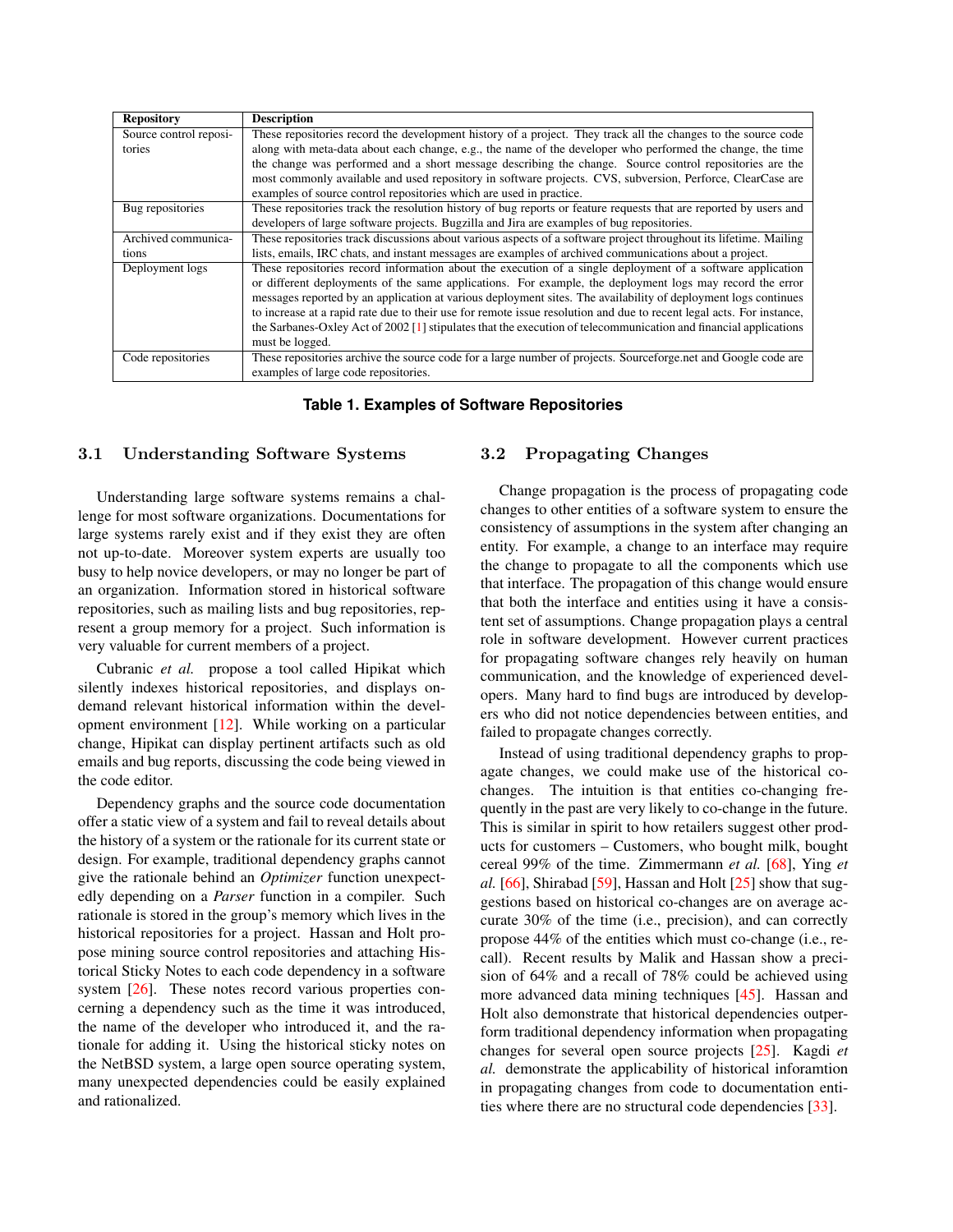#### 3.3 Predicting and Identifying Bugs

Predicting the occurrence of bugs remains one of the most active areas in software engineering research. Using this knowledge, managers can allocate testing resource appropriately, developers can review risky code more closely, and testers can prioritize their testing efforts. A substantial number of complexity metrics have been proposed over the years. The intuition being that complex code is likely to be buggy. However, results by Graves *et al.* [\[22\]](#page-8-9) on a commercial system and by Herraiz *et al.* on a large sample of open source projects [\[28\]](#page-8-10) show that most complexity metrics correlate well with LOC. Instead Graves *et al.* indicate that the two of the best predictors of bugs are prior bugs and prior changes, i.e., code that has bugs in the past is likely to have bugs in the future and bugs are not likely to appear in unchanged code. Moreover, Graves *et al.* [\[22\]](#page-8-9) show that recent bugs and changes have a higher effect on the bug potential of a code over older changes. The importance of process metrics from historical repositories in predicting bugs over traditional complexity metrics has as well been recently shown by Moser *et al.* for the Eclipse open source project [\[52\]](#page-9-9).

Instead of predicting the number of future bugs, practitioners desire tools that would flag the location of bugs in their current code base so they can fix these bugs. Unfortunately the specifications of large software applications rarely exist, so comparing an application against its expected and specified behavior using traditional static analysis techniques is usually not feasible in practice. Instead researchers have adopted novel techniques which analyze large amount of data about a software application to uncover the dominant behavior or patterns and to flag variations from that behavior as possible bugs. By analyzing the source code of an application, tools such as Coverity [\[16\]](#page-8-11), can uncover undocumented correctness rules such as "acquire lock L before modifying x" or "do not block when interrupts are disabled". The tools then flag any deviations of these rules in the source code. These deviations are likely bugs. Several types of rules could be mined from the source code: Coverity and PR-Miner [\[41\]](#page-9-10) mine function-pairing rules; Daikon [\[17\]](#page-8-12) and DIDUCE [\[23\]](#page-8-13) mine variable-value invariants by analyzing execution traces; MUVI mines variable-pairing rules [\[44\]](#page-9-11); and AutoISES mines function and variable access rules to detect security violations [\[61\]](#page-9-12). Recent work by Jiang *et al.* applies many of the aforementioned techniques to uncover load testing problems for large enterprise applications [\[31\]](#page-9-13). A load test involves the repetitive execution of similar requests by an application; the proposed approach mines the execution logs to uncover dominant rules and deviation from these rules.

Other tools such as CP-Miner [\[40\]](#page-9-14) can flag bugs by recognizing deviations in mined patterns for renaming variables when clonning (i.e., copy-and-paste) code.

Using historical code changes, DynaMine [\[43\]](#page-9-15) uncovers function-pairing rules. For example, if addListener() and removeListener() are always added together to the code, then a change were addListener() is added without removeListener() is likely a buggy change. Williams and Hollingsworth use historical changes to refine the order of warnings produced by static code checkers [\[63\]](#page-9-16). For example, warnings for missing to check the return-value for a called function are ordered based on examining prior code changes – If a developer in the past added a check for the return-value for a particular function, then the importance of checking the return of that function is asserted, and warnings related to missing check are moved higher in the warning list.

#### 3.4 Understanding Team Dynamics

Many large projects communicate through mailing lists, IRC channels, or instant messaging. These discussions cover many important topics such as future plans, design decisions, project policies, and code or patch reviews. These discussions represent a rich source of historical information about the inner workings of large projects. These discussions could be mined to better understand the dynamics of large software development teams.

In many open source projects, project outsiders can submit code patches to the mailing list. However outsiders cannot commit code directly to the source control repository until they are invited to be part of the core group of developers of a project. Inviting an outsider too early may lead to inviting individuals that are not well-qualified or may not fit well with the group. Inviting an outsider too late may lead to the outsider losing interest in the project and the project losing a valuable core developer. Bird *et al.* study the usual timelines for inviting developers to the core group in open source projects by mining information from source code repositories and mailing lists [\[9\]](#page-8-14).

In addition to uncovering the process for inviting developers, mailing lists discussions could uncover the overall morale of a development team with developers using more optimistic words when they feel positive about the progress of the project and using negative words when they are concerned about the state of the project. Rigby and Hassan used a psychometric text analysis tool to analyze the mailing lists discussions to capture the overall morale of a development team before and after release time for the Apache web server project [\[56\]](#page-9-17).

Users and developers are continuously logging bugs in the bug repository of large software projects. Each report must be triaged to determine if the report should be addressed, and to which developer it should be assigned. Bug triage is a time-consuming effort requiring extensive knowledge about a project and the expertise of its developers. Anvik and Murphy speed up the bug triage efforts by using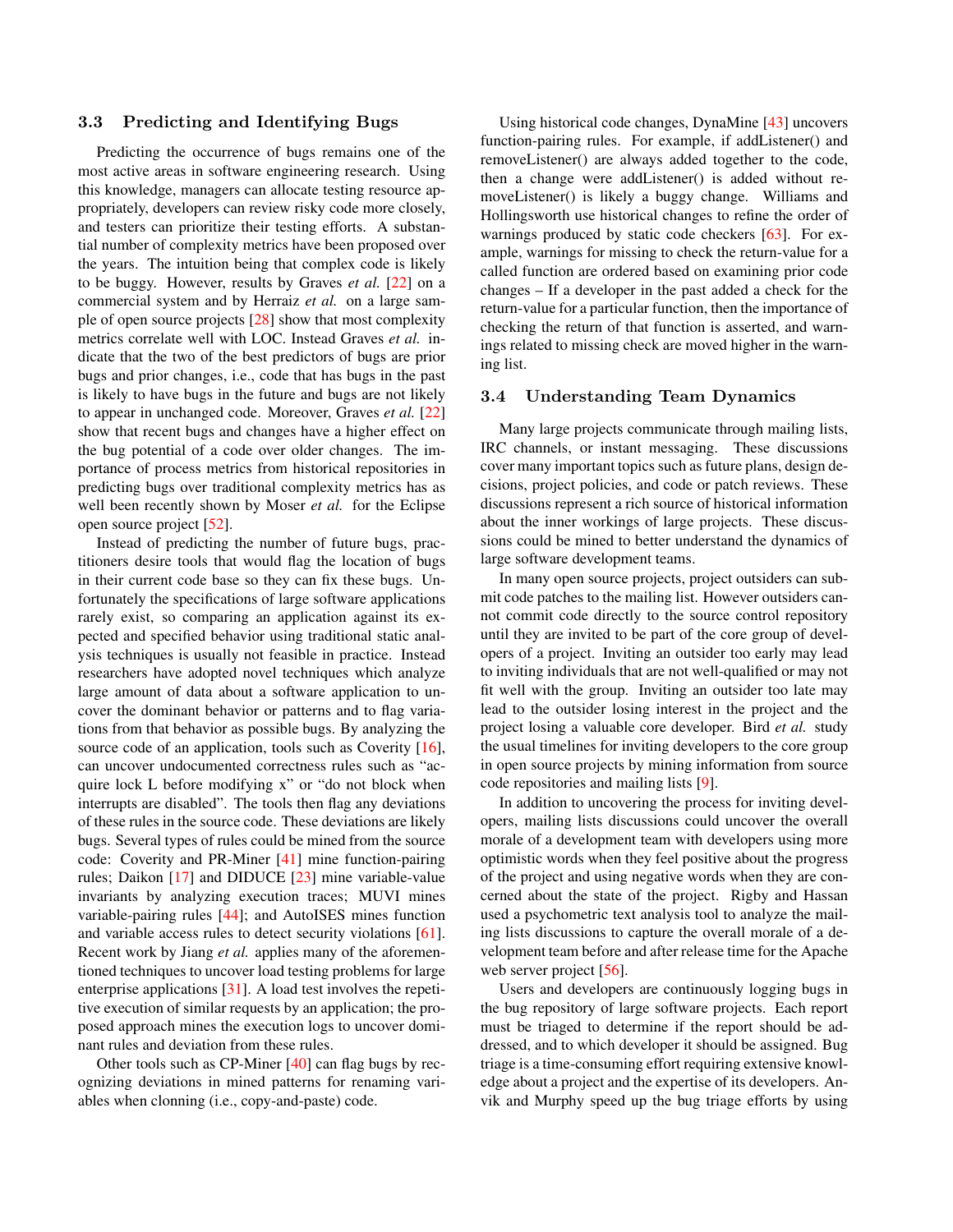prior bug reports to determine the most suitable developers to which a bug should be assigned [\[5\]](#page-8-15).

#### 3.5 Improving the User Experience

Michail and Xie propose a Stabilizer tool which mines reported bugs and execution logs to prevent an application from crashing [\[47\]](#page-9-18). When a user attempts to perform an action which has been reported by others to be buggy, the Stabilizer tool presents a warning to the user who is given the opportunity to abort the action. This approach permits users to use buggy applications while they wait for developers to fix bugs.

Mockus *et al.* study the quality of a software application as perceived by its users [\[51\]](#page-9-19). Instead of studying the quality of the source code, they mine data captured by project monitoring and tracking infrastructures as well as customer support records to determine the expected quality of a software application. They find that the deployment schedule, hardware configurations, and software platform have a significant effect on the perceived quality of an application, increasing the probability of observing a software failure by more than 20 times.

# 3.6 Reusing Code

Code reuse is an important activity in modern software development. Unfortunately, large code libraries are usually not well-documented, and have flexible and complex APIs which are hard to use by non-experts. Several researchers have proposed tools and techniques to mine code repositories to help developers reuse code. The techniques locate uses of code such as library APIs, and attempt to match these uses to the needs of a developer working on a new piece of code. For example, Mandelin *et al.* develop a technique which helps a developer write the code needed to get access to a particular object  $[46]$ , while Xie and Pei  $[65]$ propose a technique to help a developer write the setup and tear down code needed to use a library method.

#### 3.7 Automating Empirical Studies

A major contribution of the MSR field, is the automation of many of the activities associated with empirical studies in software engineering. The automation permits the repetition of studies on a large number of subject and the ability to verify the generality of many findings in these studies. For example, recent work by Robles *et al.* [\[57\]](#page-9-22) showed that the growth of 18 large open software follows a usually linear or superlinear trend. This work contradicts the fourth law of software evolution which was proposed by Lehman and colleagues [\[39\]](#page-9-23) based on a small sample of industrial system. The MSR automation enables the verification of the generality of prior findings.

Common wisdom and literature about code cloning indicate that cloning is harmful and has a negative impact on the maintainability of software systems. Kapser and Godfrey examine several large open source systems and show that cloning is often used as a principled engineering tool [\[34\]](#page-9-24). For example, cloning is often used to experiment with new features while ensuring the stability of the old code. New features are added in cloned code then re-integrated into the original code once the features are stabilized.

# 4 Opportunities in the Road Ahead

In the last section, we gave a brief survey of the impact of MSR on many important dimensions in software research and practice. The MSR field is very fortunate in that the cost of experimenting with MSR techniques is usually low – the data needed to perform MSR research and to demonstrate the value of adopting many of the MSR findings is readily available as it is collected by projects for other purposes. In the road ahead there exists many opportunities for the MSR field to demonstrate the strategic importance of software repositories and the benefit of transforming static software repositories into active ones which could support and automate many daily decision-processes in modern software development organizations. We present below several areas opportunities and discuss the challenges associated with these opportunities and work done within the MSR community to tackle some of these challenges.

### 4.1 Taming the Complexity of MSR

MSR techniques remain as advanced techniques with a large barrier of entry due to the complexities associated with data extraction and analysis. Although the data needed for MSR is readily available, the data is not collected with mining in mind. For example, commonly used source control repositories, such as CVS and subversion, track changes at the file level instead of tracking changes at the code entity level (e.g., functions and classes). And CVS, the most used source control repository, does not track the fact that several files have co-changed together or the purpose of a change, e.g., to fix a bug or to merge a code branch.

In the next few years, MSR researchers should focus on lowering the barrier of entry into the MSR field. Lowering the barrier of entry will bring in researchers from several other domains and wider experience, and will raise the diversity of the important problems that are being investigated using software repositories. MSR researchers should work on documenting best practices for mining repository data, and on providing access to mining tools and already mined data in well-defined exchange formats. Early work in exchange formats, such as [\[36\]](#page-9-25), is still not well-adopted Nevertheless there are currently a few toolsets (e.g., [\[42\]](#page-9-26)) and datasets (e.g., [\[2,](#page-8-16) [19\]](#page-8-17)) that are available for others to use. The following are a few of the challenges that researchers must address by providing toolkits and advice for others to overcome these challenges.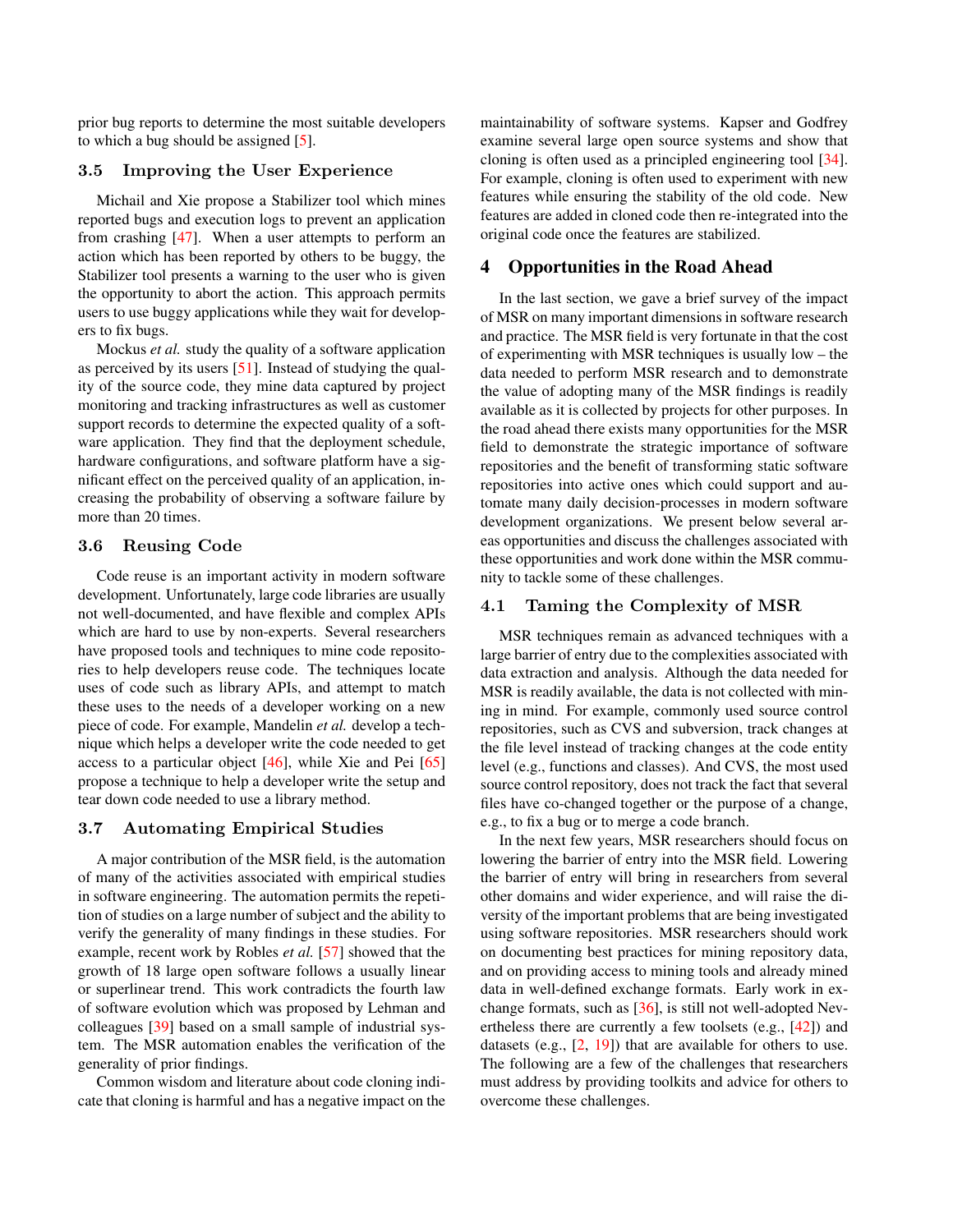Simplifying the Extraction of High-Quality Data. Many heuristics are used to extract data from code repositories (e.g., [\[24,](#page-8-18) [67,](#page-9-27) [18,](#page-8-19) [49\]](#page-9-28)), from email repositories (e.g.,  $[8, 56]$  $[8, 56]$  $[8, 56]$ ), and from run-time repositories (e.g.,  $[31]$ ). Heuristics are used to deal with un-compilable code in a code repository. Heuristics are used to map a user's email to a single individual since users do not have unique emails over the years or even within the same day (sending emails from home and work or school email addresses). Researchers should closely examine, document, and study the correctness of the used heuristics. Toolkits to help others extract data with limited knowledge about these heuristics are needed. However building tools and extracting data from repositories are time consuming and challenging tasks. There is currently a lack of proper ways to acknowledge the contributions of researchers who build tools and provide or share extracted data. The contributions of these researchers should be acknowledged as an important and essential contribution to the MSR field for these researchers and others to tackle this challenge.

Dealing with Skew in Repository Data. Often the data available in software repositories exhibits a large amount of noise and skew in it. For example, the count of changes and bugs to files tends to have high skew in it with a small portion of files having most of the bugs or changes in them. This large skew requires special attention when using traditional data mining algorithms. For example, decision tree learners have a high tendency to simply return the most common category in the data as a prediction when there most-common-category occurs at a very high rate. More robust algorithms and data re-sampling techniques should be adopted [\[45\]](#page-9-7).

Another example of skew exits in source control repositories with a small number of changes involving most of the files in a project. For example, each year all files of a project may be changed together in one large change to update the copyright year at the top of each file. The use of such data may lead to incorrect results and conclusions. MSR researchers should closely study the noise and skew in the data and better understand their effect on the analysis. Guidelines, techniques and tools are needed to detect noise and skew, and to accommodate them in the analysis. Visualization techniques, such as [\[15,](#page-8-21) [38,](#page-9-29) [64\]](#page-9-30) are essential in helping spot noise and are important tools when mining software repositories. Detailed statistical sampling or manual (e.g., [\[29\]](#page-8-22)) analysis may be needed to better understand the characteristics of the noise and whether it should be included in the analysis.

#### Scaling MSR Techniques to Very Large Repositories.

Most MSR techniques have been demonstrated on large scale software systems. However, the size of data available for mining continues to grow at a very rapid rate. More intelligent techniques are needed to handle such large amount of data. These techniques must tackle the size and the age of the data. For example, when analyzing historical repositories, techniques should explore assigning more weight to recent data over older data [\[22\]](#page-8-9).



<span id="page-5-0"></span>**Figure 1. Repositories in MSR publications**

Improving the Quality of Repository Data. Researchers should provide guidelines and tools to practitioners who are interested in supporting future mining efforts of their repositories by improving the data entered in their repository. Lexical heuristics used to determine the rationale for a change [\[49\]](#page-9-28) would not be needed, if the User Interface of source control repository tool would permit a developer to select the purpose of a change from a drop-down menu. Similarly, heuristics to determine the actual change which fixed a particular bug [\[37\]](#page-9-31) would no longer be required if developers would simply enter the bug-id when committing their bug-fix change.

### 4.2 Going Beyond Code and Bugs

An analysis of the publications at the MSR venue over the last five years along various types of repositories (*see* Figure [1\)](#page-5-0) shows that a large amount (∼80%) of the published work focuses on source code and bug related repositories. We believe that this is primarily due to the fact that the used repositories (e.g., bug repositories or source control repositories) are commonly available and the structured nature of source code and bug reports which eases the analysis. The Figure also shows that documentation repositories (e.g., requirements) are rarely studied primarily due to the limited availability of such repositories. The Figure is derived by examining the full and short papers published in the proceedings of MSR from 2004 to 2008. The Figure counts all types of repositories used by a particular paper. For example, a paper may use data from a source control repository and link it with archived project communication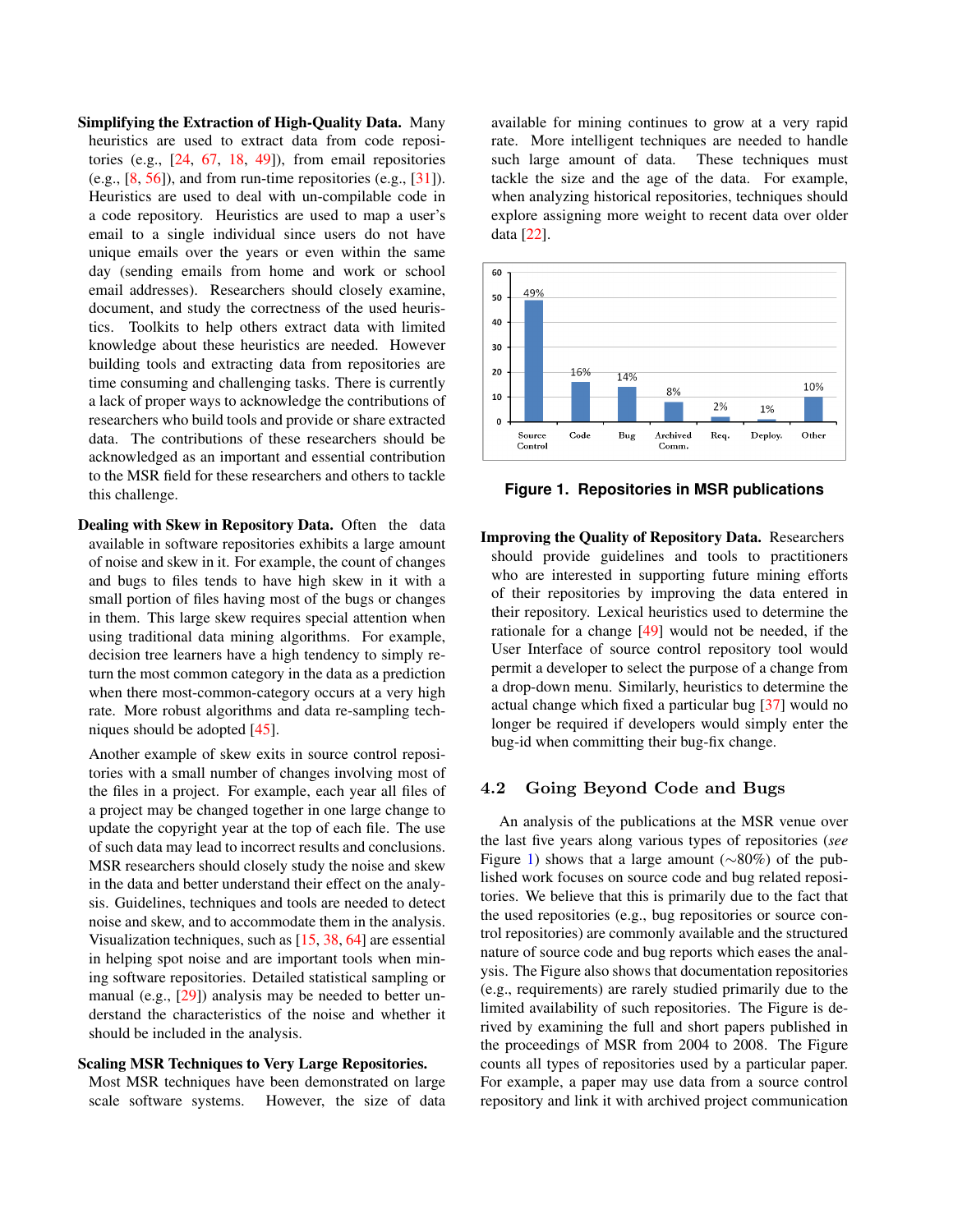(e.g., emails), so we mark the paper as using both types of repositories.

MSR research should expand its analysis beyond structured data and beyond data in single repository, while tackling the following challenges.

- Exploring Non-Structured Data. Although program data is usually structured, repositories contain unstructured data such as archived communication repositories which contain natural language text [\[56\]](#page-9-17). Similarly deployment logs in practice usually do not follow a strict structure [\[31\]](#page-9-13). Although Figure [1](#page-5-0) shows that there has been a large focus on using source control and bug repositories in papers, their use has shifted in recent years to study other non-code aspects of these repositories such as analyzing the social network of software developers who committed changes or fixed bugs to these repositories. The study of non-structured data in source control repositories and nonstructured repositories (e.g., archived communications) continues to rise in popularity with many papers examining the social and technical aspects of software projects. As software engineering researchers, our knowledge and experience with techniques to analyze non-structured data is limited so we should collaborate closely with experienced researchers, such as as social scientists.
- Linking Data Between Repositories. A large amount of research uses data in a single repository. However the use and linking of data across different repositories can help in improving the quality of the data [\[37\]](#page-9-31) and in providing practitioners with a more complete view of the project [\[12\]](#page-8-6). Techniques which could accurately link a bug report, to the email discussions about it, to the logs for deployments exhibiting it, to test cases which verify it, and to the actual change which introduced the bug and the change which fixed it would be very valuable in improving the type of analysis done in the field. Research should explore the benefits and challenges of linking data between repositories.
- Seeking Non-Traditional Repositories. Figure [1](#page-5-0) shows that around 10% of all publications make use of nontraditional repositories. Examples of such repositories are: repositories of build warnings or test results, repositories of programs in large software distributions (e.g., Linux distributions), and IDE interaction history. Some of these repositories, such as IDE interaction history, may not be currently available; while other repositories,e.g., build warnings or test results, may not be commonly available. The work presented at MSR provides a critical analysis of the risks and benefits of building or using such repositories in supporting software research and practice. As research progresses in the MSR field, researchers and practitioners should explore other non-traditional (i.e.,

not-commonly available) repositories and demonstrate the importance of these repositories so others can better understand the value of creating and maintaining such repositories for their projects.

#### Understanding the Limitations of Repository Data.

Repository data cannot be used to conclude causation instead it can only show correlation. MSR findings must be investigated more closely within the context of the studied project or system. Project and system context are very important to reveal the true cause for particular findings. For example, although an analysis of historical repositories may show that particular developers are more likely to perform buggy changes. This may be due to the fact that they are usually assigned more complex changes and not due to the skill level of these developers.

Moreover, findings may not generalize across projects [\[53\]](#page-9-32) and the use of repositories varies between different projects. So researchers should closely examine the project culture to better understand the use of the repositories before reaching conclusions. For example, in open source projects a limited number of developers are given commit rights and they commit code for other contributors. Therefore an analysis of the source control repository may incorrectly indicate that there are a small number of contributors to open source projects whereas in reality the number of contributors is much larger [\[21,](#page-8-23) [48\]](#page-9-33). In short, the limitation of repository data should be closely examined and communicated when presenting the results of mining research to avoid the misinterpretation of findings.

#### 4.3 Showing the Value of Repositories

MSR researchers should continue to show and demonstrate the value of data in software repositories and the benefits of MSR techniques in helping practitioners in their daily activities. With practitioners seeing the value of the MSR field, they are more likely to consider adopting MSR techniques in practice. They are also more willing to work on improving the quality of the data stored in software repositories to ease future data extraction efforts and to improve the quality of results of mining efforts. The following are a few of the challenges that MSR researchers must tackle to demonstrate the value of software repositories.

Understanding the Needs of Practitioners. The effectiveness of MSR techniques should be explored relative to the needs of practitioners. We should aim to address problems that are relevant and important to them. For example, although there exists many techniques to predict buggy files in large software projects, the value of such predictions may be low for developers who are usually well-aware of the most buggy parts of their system.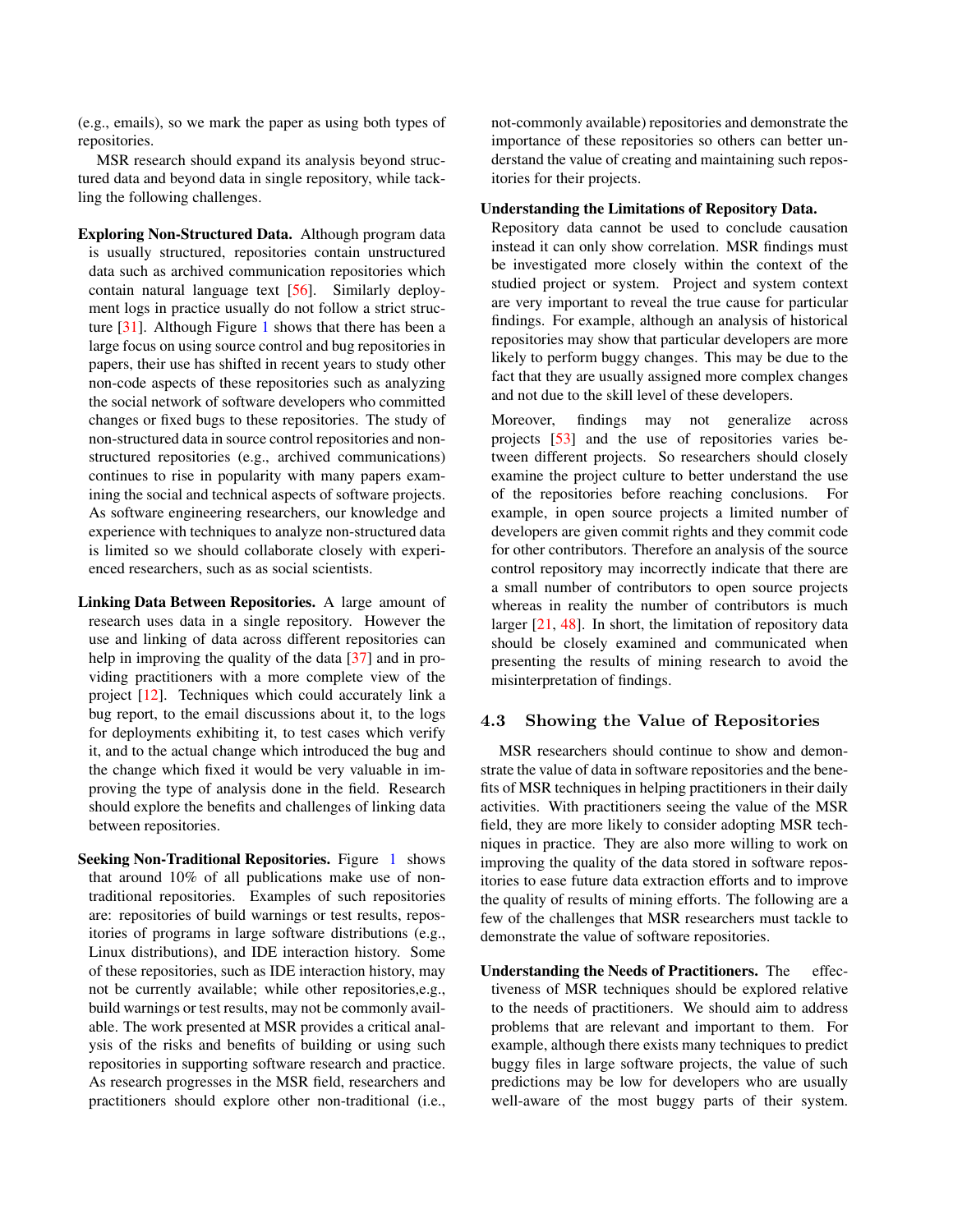Similarly bug prediction techniques which predict the incidence of bugs at the file level, may be too coarse of a level for practitioners to adopt as they may not add much to their current knowledge. Metrics which could be mapped to actual time and money savings, if possible, are highly desired.

### Studying The Performance of Techniques in Practice.

The effectiveness of MSR techniques is often demonstrated using historical repository data. Once these techniques are adopted, it is not clear how these proposed techniques would affect the daily activities of practitioners which in turn would affect the data stored in the repository. For example, research has shown that techniques, which use historical code co-changes to predict other entities which must be co-changed, perform well. However if such techniques are adopted in practice, developers may start relying too much on these techniques to guide them. This high dependence on the technique will affect the historical co-change data which the techniques themselves depend on to perform well.

# Showing the Practical Benefit of MSR Techniques.

Researchers must not only demonstrate the statistical benefit and improvement of MSR techniques over traditional techniques. They must also discuss the practical benefit and cost of their techniques. For example, techniques that require a great deal of manual work and maintenance may be hard to adopt in practice, even if they outperform other techniques unless the manual work is a one-time effort.

The performance of most MSR techniques is measured by demonstrating the performance of the techniques at a particular point of time. The maintenance efforts needed to ensure that these techniques keep on performing well is not studied. A technique which mines historical repositories may perform well when first adopted. But as the amount of historical data increases, the technique performance may suffer and the technique may require some calibration. Techniques which can auto-calibrate or which can at least warn users that they need re-calibration are needed. Techniques which require minimal intervention once adopted are highly desirable. Such area of work has not yet to be explored in the MSR field. However, the importance of such work is well-recognized in traditional data mining. For example when mining consumer data, the shift of demographics or consumers perception should be accounted for.

#### Evaluating Techniques on Non Open Source Systems.

MSR researchers continue to demonstrate their techniques on open source system due to their accessability and availability. The generalization of findings and techniques to commercial, non-open source systems,

has not be studied. Unfortunately, access to commercial repositories still remains limited.

#### 4.4 Easing the Adoption of MSR

Although the value of MSR techniques may have been demonstrated, there are several challenges preventing the adoption of MSR techniques by practitioners and researchers. Müller and colleagues have over the past few years explored many of the challenges associated with adopting software engineering research in practice (e.g., [\[6\]](#page-8-24)). We discuss below a few of these challenges from an MSR perspective and we comment on work done in the MSR community to address some of these challenges.

- Simplifying Access to Techniques. MSR Researchers should simplify the resources and tools needed for practitioners to experiment and use MSR techniques on their repositories. One option is to integrate MSR techniques into current toolsets instead of establishing MSR-specific toolsets. Fortunately, modern development environments such as Eclipse offer APIs to extend them. HATARI [\[60\]](#page-9-34), Hipikat [\[12\]](#page-8-6), Myln [\[35\]](#page-9-35), and eROSE [\[68\]](#page-9-5) are examples of MSR research along this direction. These tools integrate within development environments and require minimal effort for practitioners to use. Another option is to consider web service for MSR techniques where repositories can be uploaded for analysis. One possibility is to use a few large open source projects as guinea pigs, to demonstrate the functionality of such services and the benefits of MSR techniques to practitioners.
- Helping Practitioners Make Decisions MSR techniques should not aim for full automation instead they should aim to create a synergy between practitioners and MSR techniques. Surprisingly full automation is not always the most desired option for practitioners. Practitioners prefer techniques that support their decision-making process instead of replacing them [\[11\]](#page-8-25). Practitioners also prefer simple and easy to understand and rationalize models (e.g., decision tree) over better-performing yet complex models (e.g., genetic algorithms). The simplicity of the models help practitioners in rationalizing the output of MSR techniques, and in gaining buy-in by other shareholders in large projects.

#### 5 Conclusion

Software repositories have traditionally been used for archival purposes. The MSR field has shown that these repositories could be mined to uncover useful patterns and actionable information about software systems and projects. MSR researchers have proposed techniques which augment traditional software engineering data, techniques and tools,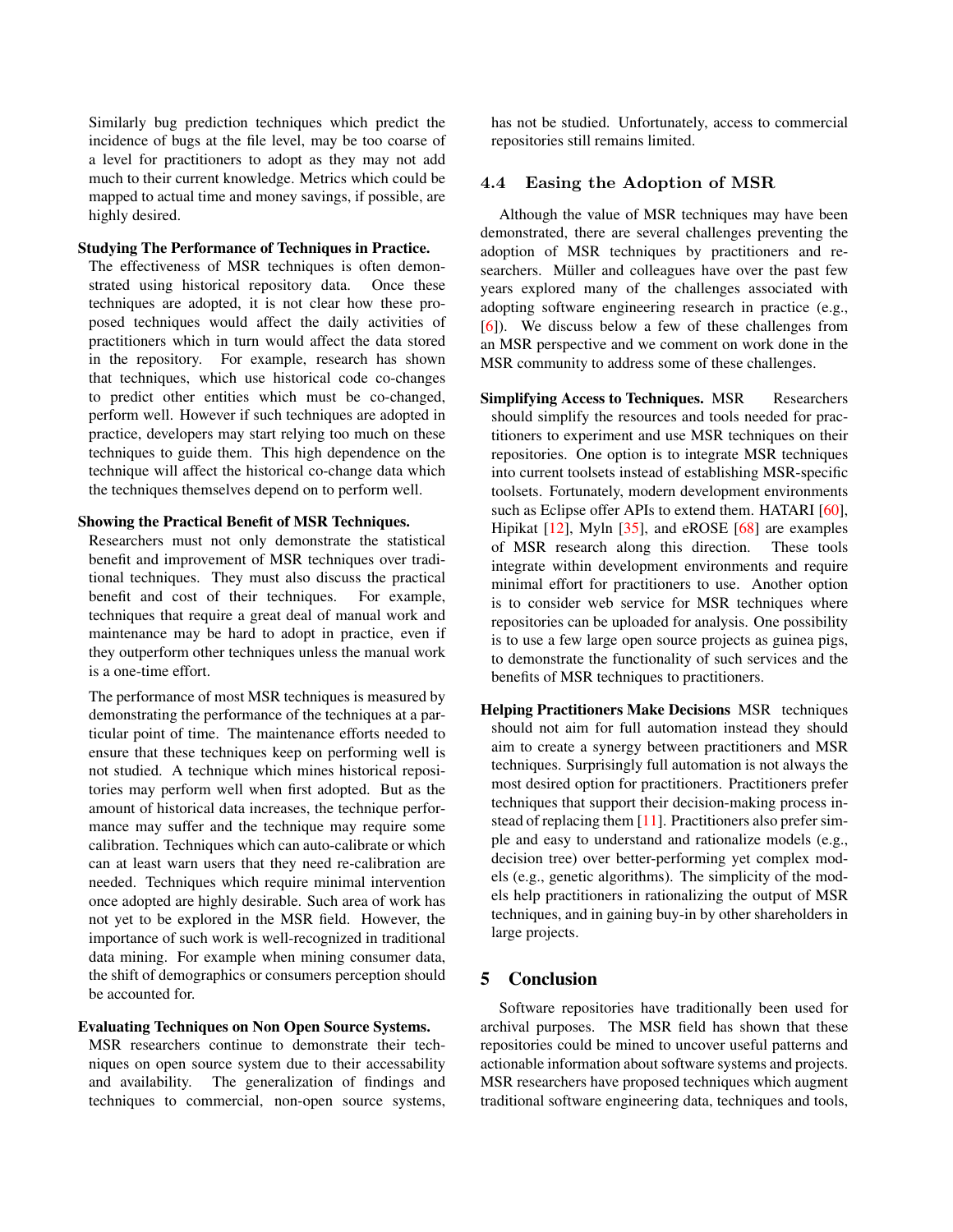in order to solve important and challenging problems, such as identifying bugs, and reusing code, which practitioners must face and solve on a daily basis.

In this paper, we presented a brief history of the MSR field and discussed several recent achievements and results of using MSR techniques to support software research and practice. We then explored the various opportunities and challenges that lie in the road ahead for this important and emerging field while highlighting work done in the MSR community to address some of these challenges. For upto-date information about the MSR field, please refer to <http://msrconf.org/>.

# Acknowledgements

The author thanks Stephan Diehl, Daniel German, Zhen Ming Jiang, Tom Zimmermann, and Ying Zou for their suggestions on improving the paper and for sharing their thoughts and ideas. The author gratefully acknowledges the contributions of the members of the MSR community for their work and input in helping establish and grow the MSR community as an important part of Software Engineering.

The MSR community as a whole acknowledges the significant contributions from the open source community who assisted our community in understanding and acquiring their valuable software repositories. These repositories were essential in progressing the state of research in the MSR field and Software Engineering.

# References

- <span id="page-8-5"></span>[1] Summary of Sarbanes-Oxley Act of 2002. [http://www.](http://www.soxlaw.com/) [soxlaw.com/](http://www.soxlaw.com/).
- <span id="page-8-16"></span>[2] The PROMISE repository. <http://promisedata.org/>.
- <span id="page-8-26"></span>[3] *Proceedings of the 25th International Conference on Software Engineering, May 3-10, 2003, Portland, Oregon, USA*. IEEE Computer Society, 2003.
- <span id="page-8-27"></span>[4] *Fourth International Workshop on Mining Software Repositories, MSR 2007 (ICSE Workshop), Minneapolis, MN, USA, May 19-20, 2007, Proceedings*. IEEE Computer Society, 2007.
- <span id="page-8-15"></span>[5] J. Anvik, L. Hiew, and G. C. Murphy. Who should fix this bug? In Osterweil et al. [\[54\]](#page-9-36), pages 361–370.
- <span id="page-8-24"></span>[6] R. Balzer, J. H. Jahnke, M. Litoiu, H. A. Müller, D. B. Smith, M.-A. D. Storey, S. R. Tilley, and K. Wong. 3rd International Workshop on Adoption-centric Software Engineering (ACSE). In *ICSE* [\[3\]](#page-8-26), pages 789–790.
- <span id="page-8-1"></span>[7] V. R. Basili and B. Perricone. Software Errors and Complexity: An Empirical Investigation. *Communications of the ACM*, 27(1):42 – 52, 1984.
- <span id="page-8-20"></span>[8] C. Bird, A. Gourley, P. Devanbu, M. Gertz, and A. Swaminathan. Mining Email Social Networks. In *Proceedings of the 3rd International Workshop on Mining Software Repositories*, Shanghai, China, May 2006.
- <span id="page-8-14"></span>[9] C. Bird, A. Gourley, P. T. Devanbu, A. Swaminathan, and G. Hsu. Open Borders? Immigration in Open Source Projects. In *MSR* [\[4\]](#page-8-27), page 6.
- <span id="page-8-3"></span>[10] A. Chen, E. Chou, J. Wong, A. Y. Yao, O. Zhang, S. Zhang, and A. Michail. CVSSearch: Searching through Source Code Using CVS Comments. In *Proceedings of the 17th International Conference on Software Maintenance*, pages 364–374, Florence, Italy, 2001.
- <span id="page-8-25"></span>[11] J. R. Cordy. Comprehending Reality - Practical Barriers to Industrial Adoption of Software Maintenance Automation. In *IWPC*, pages 196–206. IEEE Computer Society, 2003.
- <span id="page-8-6"></span>[12] D. Cubranic, G. C. Murphy, J. Singer, and K. S. Booth. Hipikat: A Project Memory for Software Development. *IEEE Trans. Software Eng.*, 31(6):446–465, 2005.
- <span id="page-8-28"></span>[13] S. Diehl, H. Gall, and A. E. Hassan, editors. *Proceedings of the 2006 International Workshop on Mining Software Repositories, MSR 2006, Shanghai, China, May 22-23, 2006*. ACM, 2006.
- <span id="page-8-2"></span>[14] S. G. Eick, C. R. Loader, M. D. Long, S. A. V. Wiel, and L. G. Votta. Estimating Software Fault Content Before Coding. In *Proceedings of the 14th International Conference on Software Engineering*, pages 59–65, Melbourne, Australia, May 1992.
- <span id="page-8-21"></span>[15] S. G. Eick, J. L. Steffen, and E. E. Sumner. Seesoft-A Tool For Visualizing Line Oriented Software Statistics. *IEEE Trans. Software Eng.*, 18(11):957–968, 1992.
- <span id="page-8-11"></span>[16] D. R. Engler, D. Y. Chen, and A. Chou. Bugs as Inconsistent Behavior: A General Approach to Inferring Errors in Systems Code. In *SOSP*, pages 57–72, 2001.
- <span id="page-8-12"></span>[17] M. D. Ernst, J. H. Perkins, P. J. Guo, S. McCamant, C. Pacheco, M. S. Tschantz, and C. Xiao. The Daikon System for Dynamic Detection of Likely Invariants. *Sci. Comput. Program.*, 69(1-3):35–45, 2007.
- <span id="page-8-19"></span>[18] M. Fischer, M. Pinzger, and H. Gall. Populating a Release History Database from Version Control and Bug Tracking Systems. In *ICSM*, pages 23–. IEEE Computer Society, 2003.
- <span id="page-8-17"></span>[19] FLOSSmole. Available online at [http://ossmole.](http://ossmole.sourceforge.net/) [sourceforge.net/](http://ossmole.sourceforge.net/).
- <span id="page-8-0"></span>[20] H. Gall, K. Hajek, and M. Jazayeri. Detection of Logical Coupling Based on Product Release History. In *Proceedings of the 14th International Conference on Software Maintenance*, Bethesda, Washington D.C., Nov. 1998.
- <span id="page-8-23"></span>[21] D. M. Germán. An Empirical Study Of Fine-Grained Software Modifications. *Empirical Software Engineering*, 11(3):369–393, 2006.
- <span id="page-8-9"></span>[22] T. L. Graves, A. F. Karr, J. S. Marron, and H. P. Siy. Predicting Fault Incidence Using Software Change History. *IEEE Transactions on Software Engineering*, 26(7):653–661, 2000.
- <span id="page-8-13"></span>[23] S. Hangal and M. S. Lam. Tracking Down Software Bugs Using Automatic Anomaly Detection. In *ICSE*, pages 291–301. ACM, 2002.
- <span id="page-8-18"></span>[24] A. E. Hassan. *Mining Software Repositories to Assist Developers and Support Managers*. PhD thesis, University of Waterloo, 2004.
- <span id="page-8-8"></span>[25] A. E. Hassan and R. C. Holt. Predicting Change Propagation in Software Systems. In *Proceedings of the 20th International Conference on Software Maintenance*, Chicago, USA, Sept. 2004.
- <span id="page-8-7"></span>[26] A. E. Hassan and R. C. Holt. Using Development History Sticky Notes to Understand Software Architecture. In *Proceedings of the 12th International Workshop on Program Comprehension*, Bari, Italy, June 2004.
- <span id="page-8-4"></span>[27] A. E. Hassan, A. Mockus, R. C. Holt, and P. M. Johnson. Guest Editor's Introduction: Special Issue on Mining Software Repositories. *IEEE Trans. Software Eng.*, 31(6):426–428, 2005.
- <span id="page-8-10"></span>[28] I. Herraiz, J. M. González-Barahona, and G. Robles. Towards a Theoretical Model for Software Growth. In *MSR* [\[4\]](#page-8-27), page 21.
- <span id="page-8-22"></span>[29] A. Hindle, D. M. Germán, and R. C. Holt. What Do Large Commits Tell Us?: A Taxonomical Study Of Large Commits. In A. E. Hassan, M. Lanza, and M. W. Godfrey, editors, *MSR*, pages 99–108. ACM, 2008.